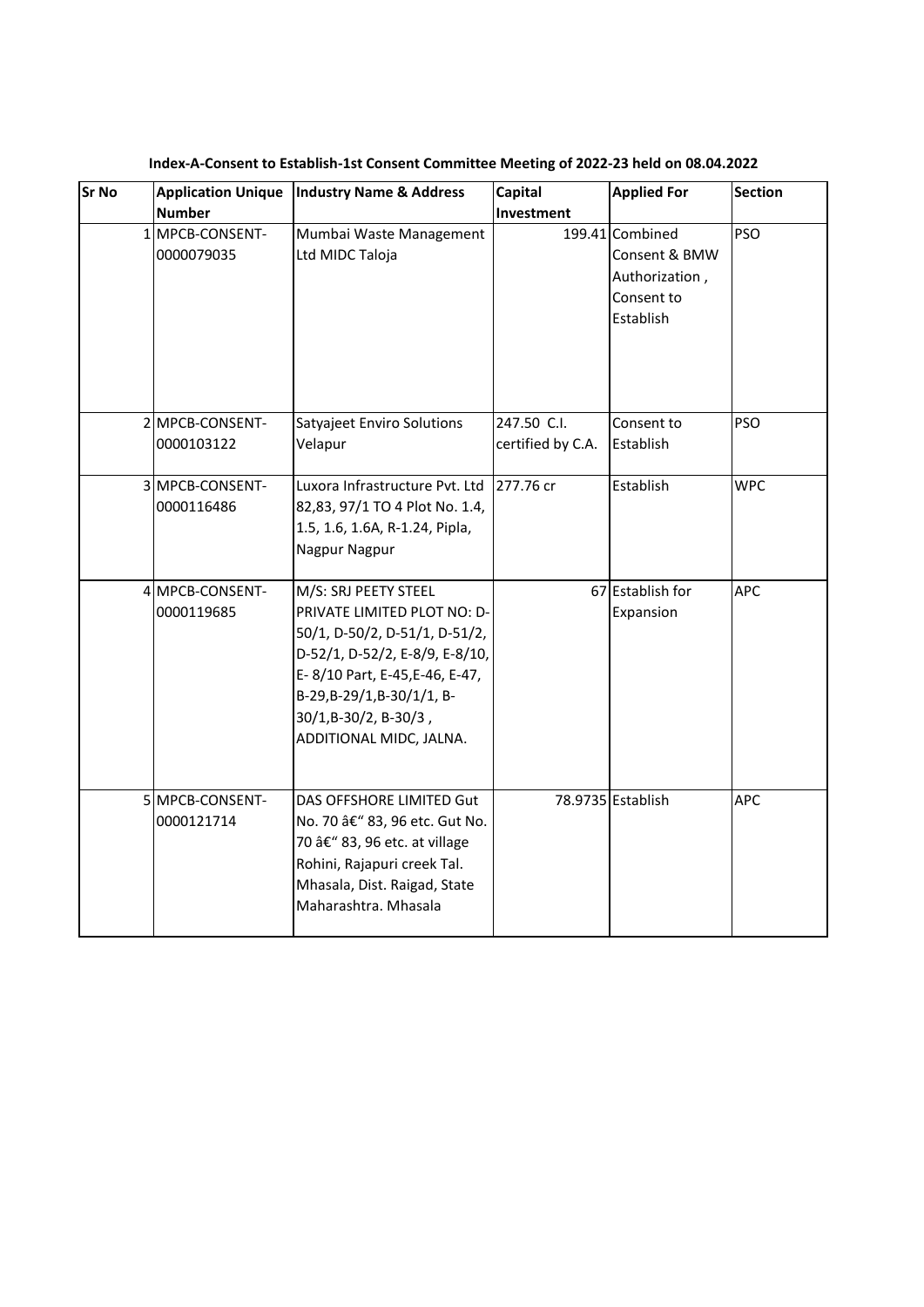| 6 MPCB-CONSENT-  | Ramdev Chemical Pvt. Ltd E-       | 79.41 Consent to     | <b>AST</b> |
|------------------|-----------------------------------|----------------------|------------|
| 0000123273       | 41/129 & 128/2 MIDC Boisar        | <b>Establish for</b> |            |
|                  | Tarapur Boisar Tarapur            | expansion for        |            |
|                  | Palghar                           | iinstallation of     |            |
|                  |                                   | distillation plant   |            |
|                  |                                   | & related            |            |
|                  |                                   | infrastructure       |            |
|                  |                                   | with other           |            |
|                  |                                   | attendant units in   |            |
|                  |                                   | the same             |            |
|                  |                                   | premises without     |            |
|                  |                                   | increment in         |            |
|                  |                                   | production           |            |
|                  |                                   | quantity             |            |
|                  |                                   |                      |            |
| 7 MPCB-CONSENT-  | SEZ Biotech Services Pvt. Ltd.    | 25 Establish         | <b>WPC</b> |
| 0000125872       | 105 to 110 Manjari BK Haveli      |                      |            |
|                  |                                   |                      |            |
| 8 MPCB-CONSENT-  | TATA VALUE HOMES LTD              | 67.31 Establish      | <b>WPC</b> |
| 0000126225       | S.No.126/2, 133, 134/4 C,         |                      |            |
|                  | 134/4 A/2 "LA -                   |                      |            |
|                  | MONTANAâ€.S.No.126/2,             |                      |            |
|                  | 133, 134/4 C, 134/4 A/2 At        |                      |            |
|                  | Village Vadgaon, Taluka -         |                      |            |
|                  | Maval, Dist.- Pune. Maval         |                      |            |
| 9MPCB-CONSENT-   | TATA VALUE HOMES LTD              | 67.31 Establish      | <b>WPC</b> |
| 0000126225       | S.No.126/2, 133, 134/4 C,         |                      |            |
|                  | 134/4 A/2 "LA -                   |                      |            |
|                  | MONTANAâ€.S.No.126/2,             |                      |            |
|                  | 133, 134/4 C, 134/4 A/2 At        |                      |            |
|                  | Village Vadgaon, Taluka -         |                      |            |
|                  | Maval, Dist.- Pune. Maval         |                      |            |
| 10 MPCB-CONSENT- | <b>Residential and Commercial</b> | 93.1 Establish       | <b>WPC</b> |
| 0000124326       | Project                           |                      |            |
|                  | â€"(Expansion)Consent to          |                      |            |
|                  | Establish for M/s. Cavalcade      |                      |            |
|                  | Properties P S. No. 42 (parts)    |                      |            |
|                  | Mohammadwadi, Pune Haveli         |                      |            |
|                  |                                   |                      |            |
| 11 MPCB-CONSENT- | M/S: KALIKA STEEL ALLOYS          | 143.73 Establish for | APC        |
| 0000126705       | PVT LTD PLOT NO: C-7,C-8, C-      | Expansion            |            |
|                  | 9,10/1,C-10/2,C-10/3 AND C-       |                      |            |
|                  | 11 PHASE- I, ADDITIONAL           |                      |            |
|                  | MIDC JALNA                        |                      |            |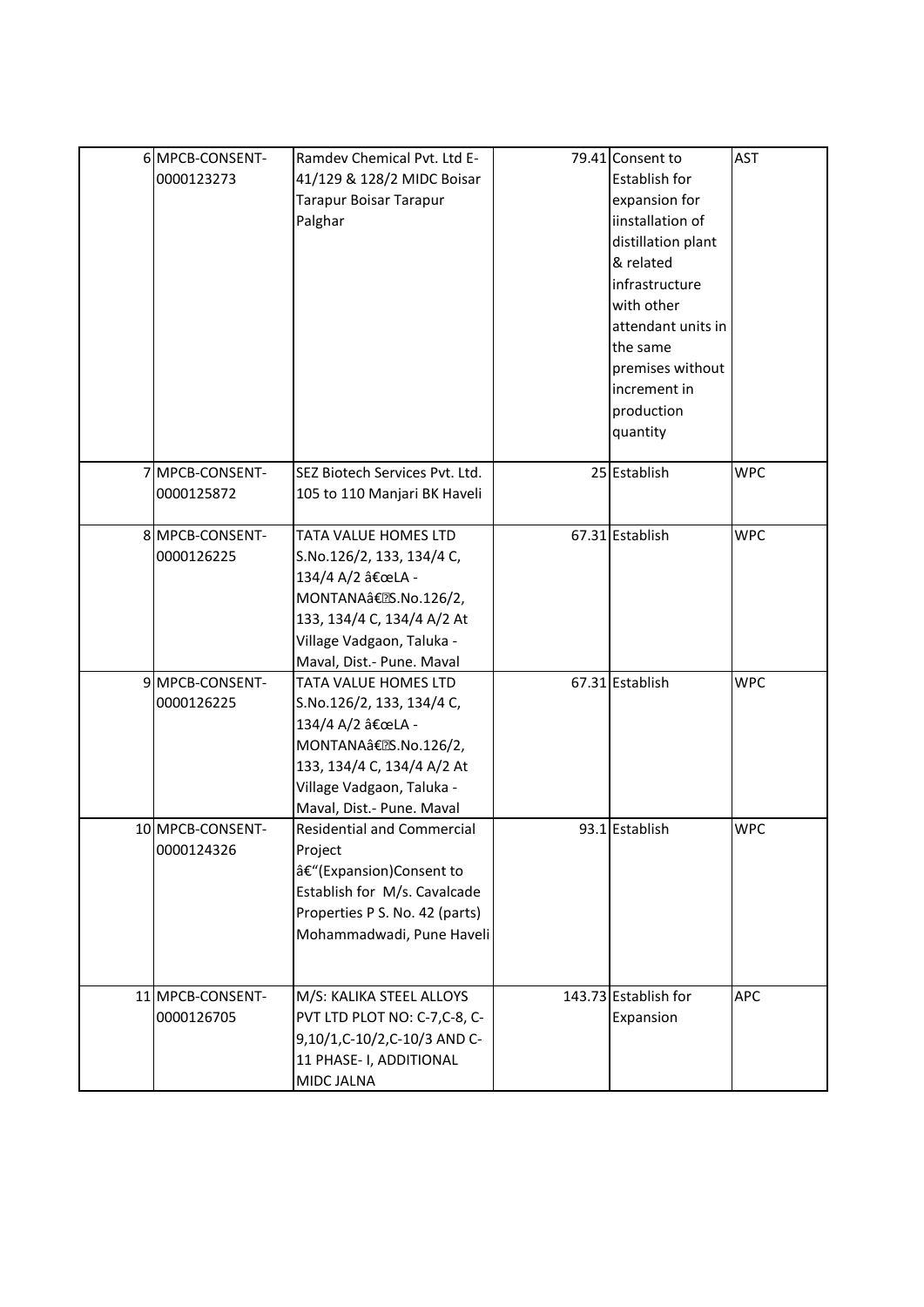| 12 MPCB-CONSENT-<br>0000125716 | <b>CLOTHWARI PRINTING</b><br>PRIVATE LIMITED D -15 MIDC<br>Tarapur Industrial Area,<br>Boisar West Palghar                                                                                  |                                                                                                     | 79.25 Establish                 | <b>WPC</b> |
|--------------------------------|---------------------------------------------------------------------------------------------------------------------------------------------------------------------------------------------|-----------------------------------------------------------------------------------------------------|---------------------------------|------------|
| 13 MPCB-CONSENT-<br>0000108450 | Pune Buildtech Pvt. Ltd. S. No.<br>191/A (Part) Yerawada Haveli                                                                                                                             |                                                                                                     | 389 Establish                   | <b>WPC</b> |
| 14 MPCB-CONSENT-<br>0000126684 | Shree Venkatesh Buildcon<br>S.No. 20,H.NO.1, Plot<br>"Hâ€, Project - Venkatesh<br>Skydale, S.No. 20, H.NO.1, Plot<br>"Hâ€,Hingane (kh),<br>Sinhgad Road, Pune. Haveli                       |                                                                                                     | 164 Establish with<br>espansion | <b>WPC</b> |
| 15 MPCB-CONSENT-<br>0000124468 | M/s Destination Kharadi<br>Developer LLP. 18/1, 18/2,<br>18/3, 19/1, & 19/2, Plot No.<br>P5 A, B, C, P6 A, B, C Kharadi,<br>Pune Haveli                                                     |                                                                                                     | 135.66 Establish                | <b>WPC</b> |
| 16 MPCB-CONSENT-<br>0000127194 | Horizon Industrial Parks<br>Private Limited (Formerly<br><b>Embassy Industrial Parks</b><br>Private Limited ) Gat No<br>194, 195, 196, 198/1, 198/2, 199<br>,245/A,245/B,246 Chakan<br>Khed |                                                                                                     | 25 Establish for<br>expansion   | <b>WPC</b> |
| 17 MPCB-CONSENT-<br>0000128273 | Anantham Epic Homes LLP -<br>Plot bearing 99/4,<br>99/6,105/5, 106/1, 106/2,<br>106/4, 106/7, 112/3, 113,<br>114/2 & 116/2 of Village Rees,<br>Taluka- Khalapur, Dist.-<br>Raigad. Khalapur |                                                                                                     | 215 Establish                   | <b>WPC</b> |
| 18 MPCB-CONSENT-<br>0000129134 | Hire Bio Ethanol Agro<br>Industries Pvt. Ltd. GAT<br>NO.200 and 199/1(Part)<br>Village- Aghar bk, Aghar<br>Malegaon                                                                         |                                                                                                     | 105.16 Establish                | <b>WPC</b> |
| 19 MPCB-CONSENT-<br>0000127447 | M/s. JP Infra Realty Pvt. Ltd.<br>Plot bearing S. No. 106(pt),<br>109/9, 109/8 (109/12) At<br>village Ghodbunder, Tal. and<br>Dist: Thane, Maharashtra<br>Thane                             | 10.76 for<br>expansion<br>project (<br><b>Previous Existing</b><br>CI as per C to E<br>Rs. 207 Crs) | Establish                       | <b>WPC</b> |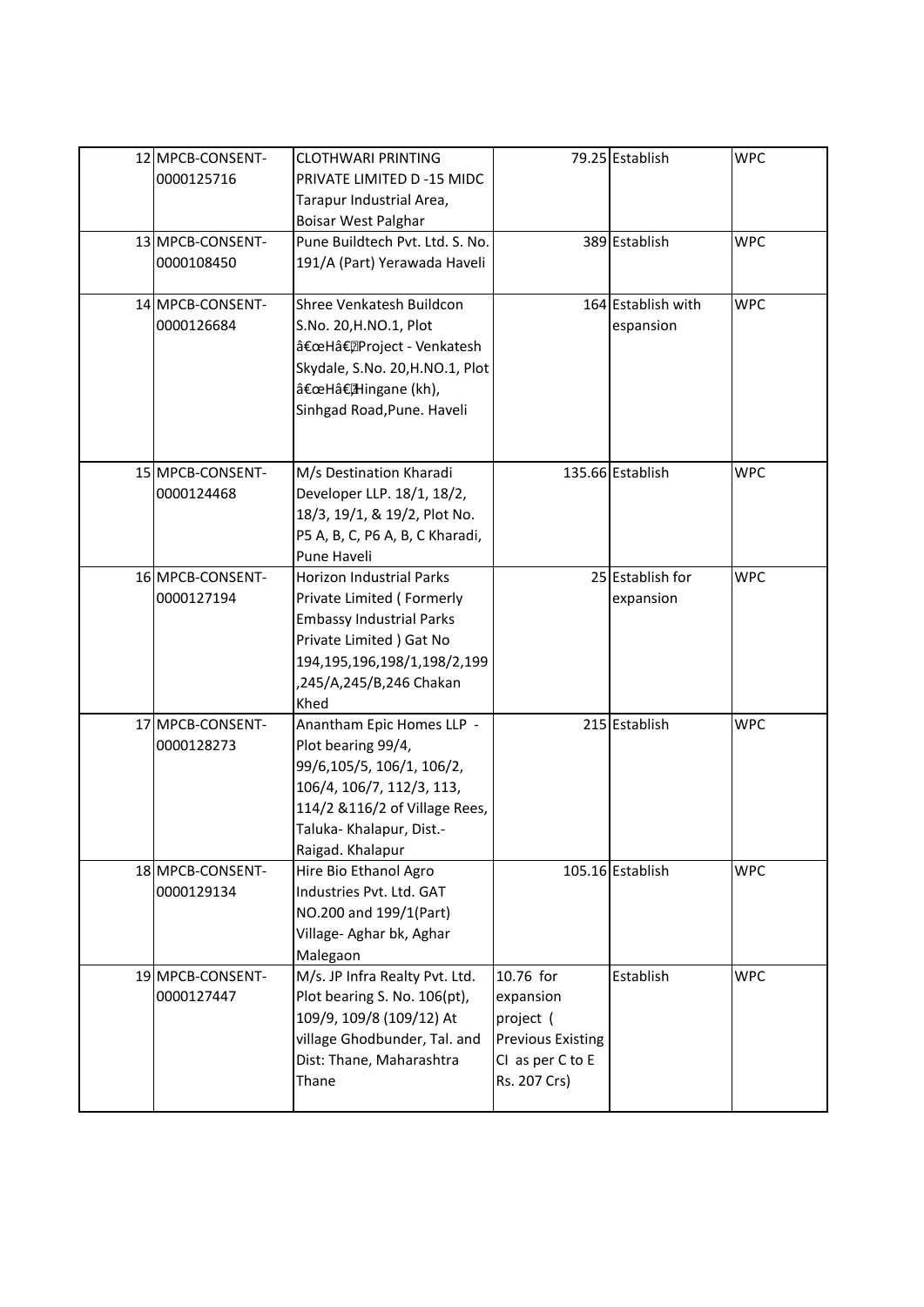| 20 MPCB-CONSENT- | <b>Omsairam Steels and Alloys</b> |            | 148 Establish for | <b>APC</b> |
|------------------|-----------------------------------|------------|-------------------|------------|
| 0000129923       | Pvt Ltd Jalna Plot No. F-         |            | Expansion         |            |
|                  | 1,2,3,8,9,10 Additional MIDC      |            |                   |            |
|                  | Phase II adjacent Gut No. 46      |            |                   |            |
|                  | & 63 Village Daregaon Tq.         |            |                   |            |
|                  | And Dist Jalna Jalna              |            |                   |            |
|                  |                                   |            |                   |            |
| 21 MPCB-CONSENT- | M/s.The Automotive                |            | 628.29 Establish  | <b>APC</b> |
| 0000129441       | Research Association of India     |            |                   |            |
|                  | (ARAI) Survey No. 102 Vetal       |            |                   |            |
|                  | Hill, Off Paud Road, Kothrud      |            |                   |            |
|                  | Haveli                            |            |                   |            |
| 22 MPCB-CONSENT- | Development of Dry Port           | 560.47 Crs | Establish         | <b>WPC</b> |
| 0000129481       | (Inland Container Depot) at       |            |                   |            |
|                  | Javasgaon & Daregaon              |            |                   |            |
|                  | Villages in Jalna District        |            |                   |            |
|                  | Survey Numbers: 25 of             |            |                   |            |
|                  | Javasgaon & 318 of Daregaon       |            |                   |            |
|                  | villages Survey Numbers: 25       |            |                   |            |
|                  | of Javasgaon & 318 of             |            |                   |            |
|                  | Daregaon Villages, Tahsil &       |            |                   |            |
|                  | District, Jalna, Maharashtra      |            |                   |            |
|                  | Jalna                             |            |                   |            |
| 23 MPCB-CONSENT- | Proposed Redevelopment of         | 260 Crs    | Establish         | <b>WPC</b> |
| 0000128016       | LIG-II A, B & C on land bearing   |            |                   |            |
|                  | S. Nos. 22, H. NO.                |            |                   |            |
|                  | (1+2+3+4+5+6+7+8+9+10+1 S.        |            |                   |            |
|                  | Nos. 22, H. NO.                   |            |                   |            |
|                  | $(1+2+3+4+5+6+7+8+9+10+11)$       |            |                   |            |
|                  | (PT) S. Nos. 22, H. NO.           |            |                   |            |
|                  | $(1+2+3+4+5+6+7+8+9+10+11)$       |            |                   |            |
|                  | (PT) of Village Chikanghar, Tal   |            |                   |            |
|                  | – Kalyan, Dist - Thane,           |            |                   |            |
|                  | Maharashtra Kalyan                |            |                   |            |
|                  |                                   |            |                   |            |